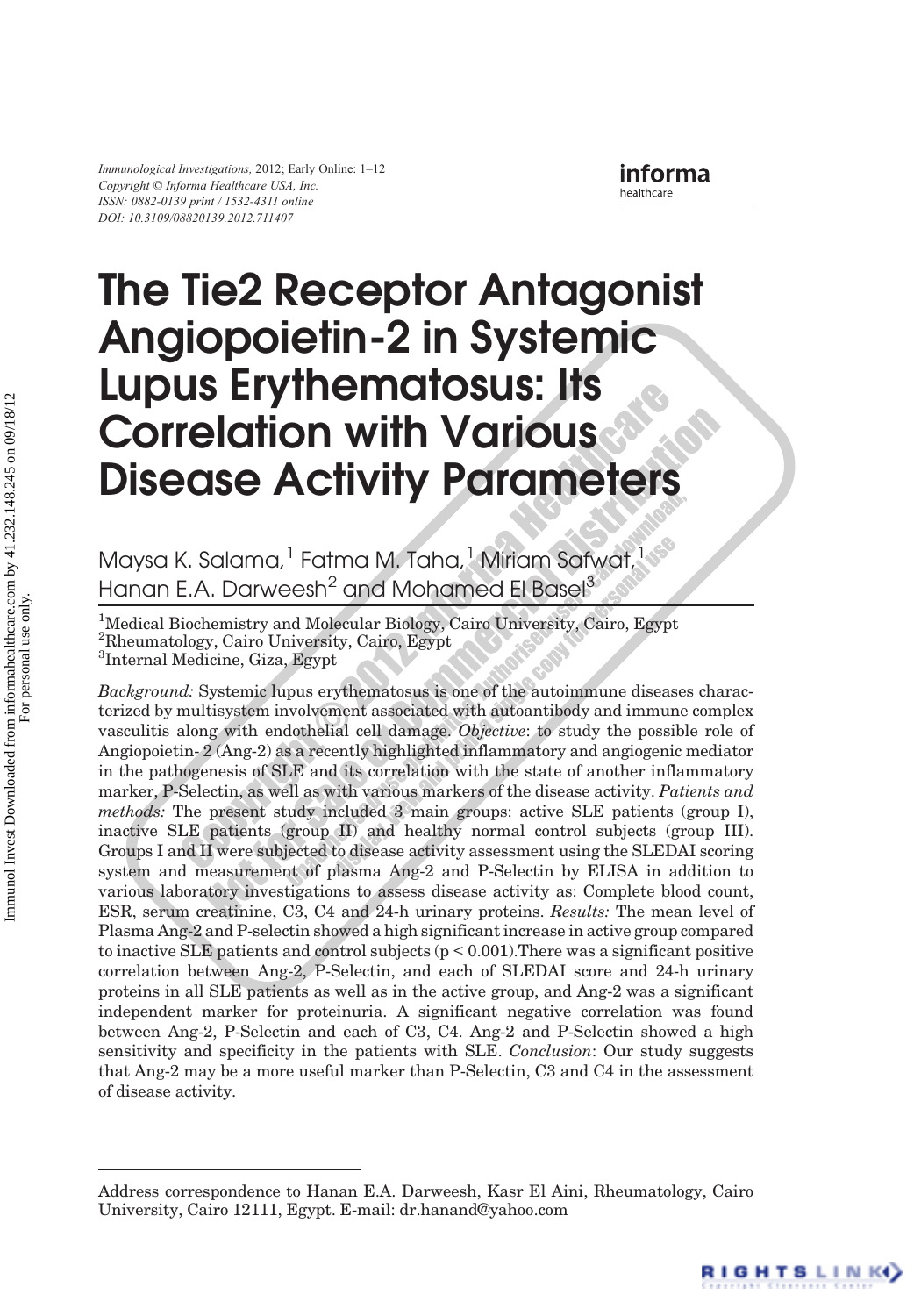Keywords Angiopoietin (Ang-2), Systemic lupus erythematosus (SLE), Systemic lupus erythematosus disease activity index (SLEDAI), Erythrocytes sedimentation rate (ESR), Complement 3 and 4 (C3 and C4), Enzyme Linked Immunosorbent Assay (ELISA), Tie2 receptor (Receptor tyrosine kinase).

# **INTRODUCTION**

The clinical expression of SLE is the consequence of its complex immunopathology, involving the production of autoantibodies and immune complex vasculitis with endothelial cell damage (Belmont et al., 1996).

Angiogenesis plays a critical role in several pathological conditions, including atherosclerosis, proliferative retinopathies, and tumor growth. It has been reported that inflammation precedes and accompanies pathological angiogenesis, as evidenced by increased vascular permeability as well as monocyte/ macrophage and neutrophil recruitment at angiogenic sites (Peter, 2000). During inflammatory processes, newly formed vessels supply inflamed tissue with oxygen and nutrients and facilitate the transport of inflammatory cells (Belmont et al., 1996; Peter, 2000).

In this process, the activational state of the endothelial layer is a major determinate for the initiation, localisation, extent and propagation of inflammatory damage (Fiedler and Augustin, 2006). Endothelial activation is characterised by phenotypic changes from a quiescent, unresponsive to a responsive state. This process is associated with increased expression of luminal adhesion molecules eg, vascular cell adhesion molecule 1 (VCAM-1), leukocyte recruitment and disassembly of cell–cell junctions, finally resulting in loss of barrier function and tissue odema (Aird, 2005).

Angiopoietins are a novel class of angiogenic growth factors that act selectively on endothelial cells (ECs) (Orfanos et al., 2007). The Angiopoietin family includes four ligands (Ang-1, Ang-2, Ang-3 and Ang-4), three of which are expressed in humans, namely Ang-1, -2, and -4. All of these act on two corresponding tyrosine kinase receptors (Tie 1 and Tie 2). Ang-1 and Ang-2 are antagonistic ligands (Jones et al., 2001).

Ang-1 has been characterized as a Tie2 agonist, having the capacity to stabilize and promote the maturation of unstable vessels in the presence of VEGF-A 165 isoform (VEGF-A)165 (Thurston et al., 1999). Conversely, Ang-2 was described initially as a natural endogenous Tie2 antagonist, thereby destabilizing existing vessels prior to VEGF-A-165 induced angiogenic sprouting (Maisonpierre et al., 1997). However, under certain circumstances, Ang-2 may induce Tie2 phosphorylation, intracellular cell signaling events, and biological activities such as endothelial cell (EC) migration and platelet-activating factor (PAF) synthesis, neutrophil activation, vascular permeability, and in vitro tubule capillary-like formation (Maliba et al., 1957; Harfouche et al., 2003;

RIGHTS LINK()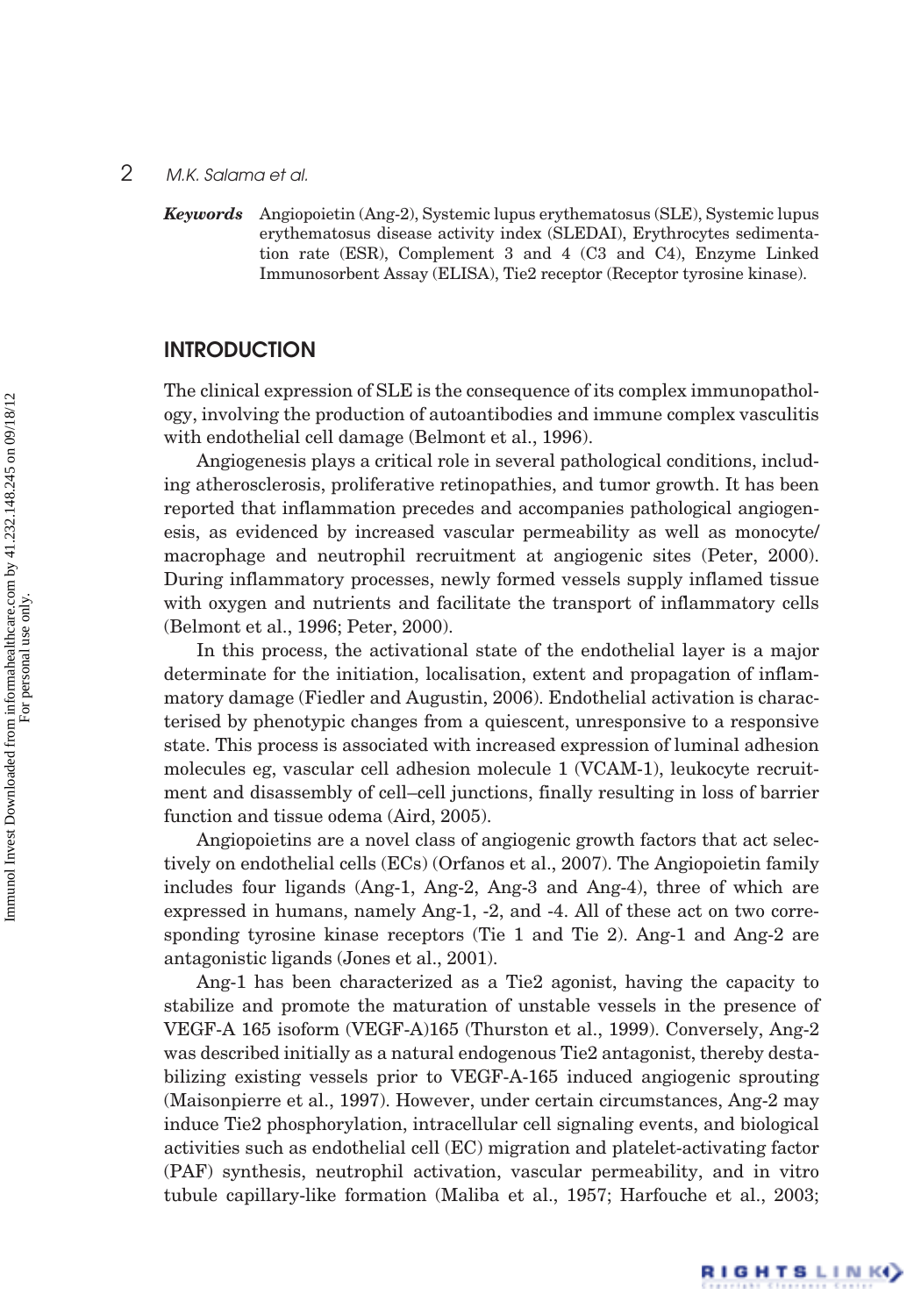RIGHTS LINK()

Lemieux et al., 2005; Roviezzo et al., 2005; Bodganovic et al., 2006; Harfouche and Hussain, 2006; Brkovic et al., 2007).

Ang-2 has been regarded as the dynamic regulator within the Ang/Tie system, since it constitutes a Weibel–Palade body-stored molecule (WPB), which is rapidly released and induced upon endothelial cells (EC) stimulation. Stimulation of EC with inflammatory mediators can promote a rapid and transient translocation of P-selectin, is one of family of selectins that include E-Selectin (Endothelial) and L- Selectin (leucocyte). Selectins are part of the broader family of cell adhesion molecules contained in Weibel-Palade bodies (WPB) to the cell surface (Bonfanti et al., 1989; Lorant et al., 1991; Rollin et al., 2004).

P-selectin functions as an adhesion molecule for a variety of leukocytes, including neutrophils, monocytes, T cells, eosinophils, basophils, platelets and some malignant cells, thereby bringing them to sites of inflammation and into contact with a range of cytokines and chemokines expressed by endothelial cells (Chen ang Geng, 2006).

Because angiogenesis and inflammation are two tightly linked processes, the search for factors that modify the inflammatory response among angiogenic growth factors seemed natural (Roviezzo et al., 2005). Kumpers et al. (2009) performed a clinical study to correlate serum concentrations of Ang-1 and Ang-2 with clinical, laboratory and histological findings in patients with SLE.

The aim of the study is to assess the level of Ang-2 and P-selectin as markers of endothelial dysfunction in SLE patients and to elucidate their correlation with various disease activity parameters.

# MATERIALS AND METHODS

During the period between August 2009 and June 2010, 50 consecutive lupus patients were recruited from those attending Rheumatology and Rehabilitation & Internal Medicine Departments, Kasr El Aini Hospitals, Cairo University. The study was conducted in compliance with ethical principles rooted in the Declaration of Helsinki, and with the rules of Good Clinical Practice (GCP). All subjects consented to the study. The study comprised two groups:

Group I: consists of 50 patients with systemic Lupus (45 females and 5 males). All of them fulfilled the revised American Rheumatism Association criteria for systemic lupus erythematosus (Petri, 2005), with a mean age of  $29.37 \pm 8$ years and mean disease duration of  $5.5 \pm 3.59$  years. Exclusion criteria: patients with diabetes, neoplasia, cigarette smoking and other autoimmune disease e.g., rheumatoid arthritis were excluded from this study. According to the SLEDAI score, our SLE patients were subdivided into an ''active'' (SLEDAI  $\geq$  7) and an "inactive" SLE group (SLEDAI < 7). The group of active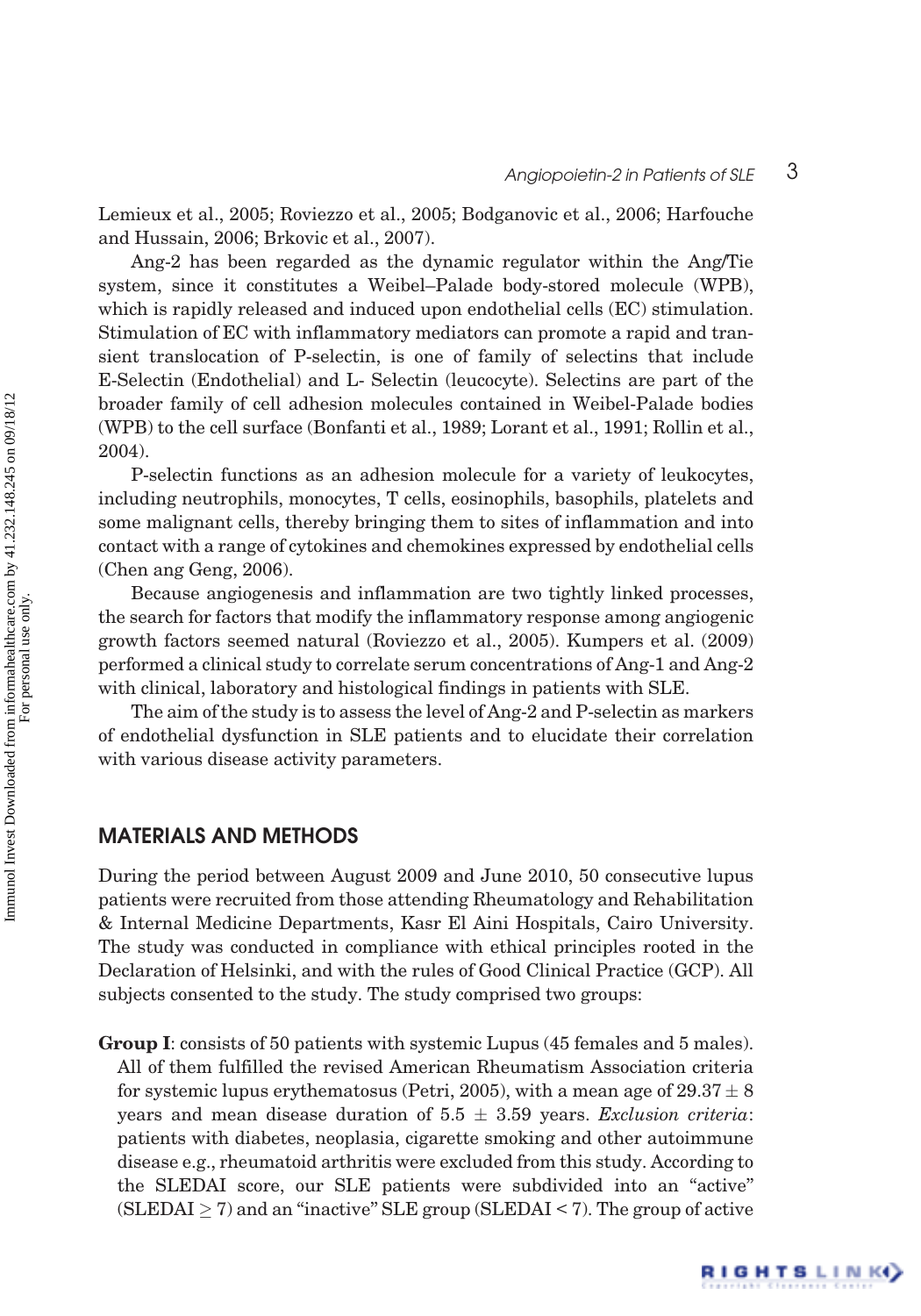SLE included 31 patients (3 males, 28 females) their age ranged from 18-45 years with a mean  $27.45 \pm 6.64$  years. Although the group of inactive SLE included 19 patients (2 males, 17 females) their age ranged from 20-49 years with a mean  $32.84 \pm 9.12$  years.

Group II: consists of 30 healthy volunteers (28 females and 2 males), their age ranged from 21-48 years with a mean age of  $29.6 \pm 8.7$  years.

SLE patients were subjected to:

- 1. Full history taking, general examination, cardiopulmonary, abdominal, neurological and locomotor systems examination.
- 2. Routine laboratory investigations (CBC, liver and kidney functions, and urine analysis), immunological assays (ANA & Anti-DNA) and serum C3 and C4 levels, also 24-h urine samples were collected to estimate total urinary protein excretion levels.
- 3. The global disease activity was assessed by SLEDAI (Gladman et al., 2002), previously validated, reproducible and sensitive to change where it has 24 attributes grouped into 9 organ systems. The total final score falls between 0 and 105, ranging from 0 (no activity) to 105 (maximum activity). A SLEDAI score of  $\geq$ 7 was taken as an indicator of high level of disease activity. All patients were taking steroids (dose ranged from 5–60 mg/day), 38 patients on hydroxychloroquine (dose ranged from 200–400 mg/day), 28 patients on azathioprine (dose ranged from 100–150 mg/day), 6 patients on methotrexate (dose ranged from 15-25 mg), 10 patients were receiving monthly cyclophosphamide pulse therapy (dose ranged from 600–1000 mg), and 5 patients on mycophenolate mofitil (dose ranged from 1–2 g).
- 4. Measurement of plasma Ang-2 and P-Selectin in all groups. Venous blood samples were drawn in fasting state in the morning. Plasma was collected using EDTA as an anticoagulant, centrifuged for 15 min at 1000xg within 30 min of collection, stored at  $\leq$ 20°C. Ang-2 and P-Selectin were estimated by using enzyme immunoassay kit produced by R&D systems, Minneapolis, MN, USA (Pigott and Power, 1993; Lukasz et al., 2008).

#### Statistical Methods

The results were analyzed using the SPSS computer software package, version 15.0 (Chicago, IL, USA). Quantitative data were expressed as mean  $\pm$ SD. Differences between two groups were compared by Student's t-test and were compared by ANOVA test between more than two groups. Correlations between data were performed using the Pearson correlation test. Multivariate

RIGHTS LINK()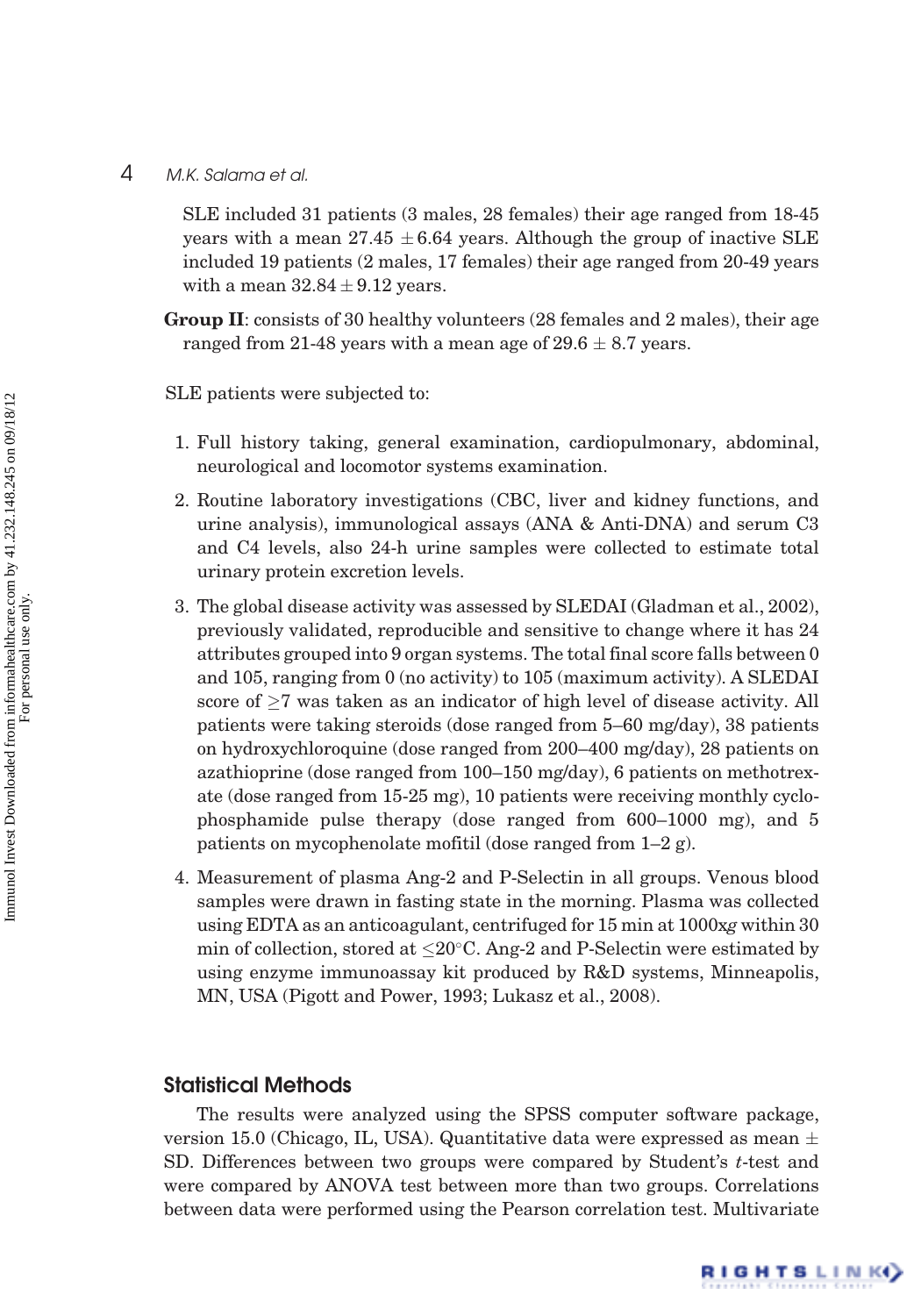RIGHTS LINK()

regression analysis was used to determine the association between dependent and independent factors. Differences were considered significant at p < 0.05.

## RESULTS

Fifty adult patients diagnosed as SLE according to the revised ARA criteria (Petri, 2005), were included in this study. They consisted of 45 females and 5 males, their demographic and clinical data were presented in Table 1.

The serum level of Ang-2 in SLE patients ranged from 2810-9100 pg/ml with a mean  $4944.04 \pm 1872.88$  pg/ml. Although the level of p-selectin ranged from 21-60 ng/ml with a mean  $36.34 \pm 10.59$  ng/ml. The lupus patients had a statistically significant higher mean Ang-2 and p-selectin than healthy volunteers  $(4944.04 \pm 1872.88, 36.34 \pm 10.59 \text{ vs } 1734.85 \pm 515.16, 27.15 \pm 4.73 \text{ respectively})$ tively,  $p < 0.001$ ) (see Table 2).

Upon comparison between the SLE group  $(n = 50)$  and controls  $(n = 30)$  as regards the various demographic and laboratory variables, we found a significant increase in the mean ESR in patients group, while the mean C3 and C4 levels were significantly decrease in patients compared to controls (p < 0.001) (as shown in Table 2).

According to the SLEDAI score we classified our patients into active group (SLEDAI  $\geq$  7, n = 31), and inactive group (SLEDAI < 7, n = 19). The active group consists of 27 females and 4 males their mean age was  $27.45 \pm 6.64$  year and

| <b>Feature</b>                                                                                                                                                                                | <b>Study SLE Group</b>                                                                                                                                                     |
|-----------------------------------------------------------------------------------------------------------------------------------------------------------------------------------------------|----------------------------------------------------------------------------------------------------------------------------------------------------------------------------|
| Number<br>Sex F/M<br>Age                                                                                                                                                                      | 50<br>45/5                                                                                                                                                                 |
| - Range<br>- Mean + SD<br>Disease duration                                                                                                                                                    | 18-49<br>$29.37 + 8$                                                                                                                                                       |
| - Range<br>- Mean + SD<br>Fever<br>Oral ulcers<br>Malar rash<br>Maculopapular rash<br>Alopecia<br>Lupus headache<br>Pleural effusion<br>Pericardial effusion<br>Arthritis<br>Lupus nephritis* | $0.6 - 15$<br>$5.5 + 3.59$<br>13/50 (26%)<br>24/50 (48%)<br>19/50 (38%)<br>5/50 (10%)<br>4/50 (8%)<br>10/50 (20%)<br>8/50 (16%)<br>6/50 (12%)<br>24/50 (48%)<br>36/50 (72% |

Table 1: Demographic and clinical features of the study SLE group ( $n = 50$ ).

\*Lupus nephritis presented by proteinuria  $\geq$ 0.5 g/24 h  $\pm$  active urinary sediments.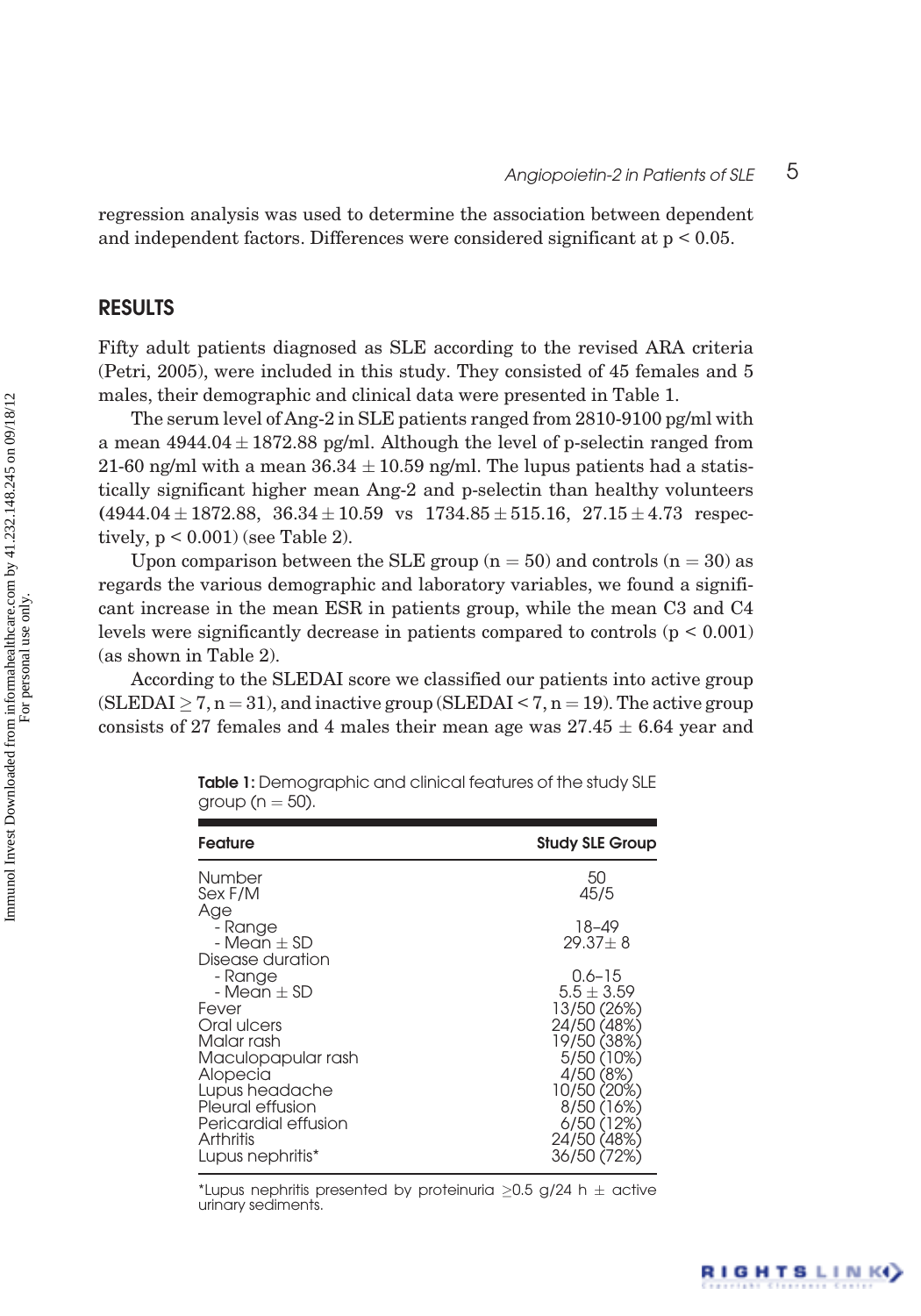Table 2: Comparison between SLE patients and control subjects as regards demographic and labaratory data.

|                             | <b>SLE (50)</b>       | Control (30)         | P-value |
|-----------------------------|-----------------------|----------------------|---------|
| Age (years)                 | $29.5 \pm 8.03$       | $29.6 + 8.71$        | 0.96    |
| Sex (M/F)                   | 5/45                  | 2/18                 |         |
| Hb (g/dl)                   | $10.65 + 2.2$         | $11.79 + 1.05$       | 0.005   |
| WBČ´s (10 <sup>3</sup> /µL) | $6.52 + 2.81$         | $6.22 \pm 1.52$      | 0.830   |
| Platelets (10°/µL)          | $267.6 \pm 98.13$     | $331.05 + 72.91$     | 0.01    |
| ESR (mm/h)                  | $58.42 + 33.02$       | $7.65 + 2.39$        | < 0.001 |
| Creat. (mg/dl)              | $0.7 + 0.17$          | $0.63 + 0.1$         | 0.07    |
| C3 (mg/dl)                  | $82.51 + 28.19$       | $117.55 + 18.58$     | < 0.001 |
| C4 (mg/dl)                  | $15.05\pm 6.88$       | $27.4 \pm 6.02$      | < 0.001 |
| Ang-2 (pg/ml)               | $4944.04 \pm 1872.88$ | $1734.85 \pm 515.16$ | < 0.001 |
| P-selectin (ng/ml)          | $36.34 + 10.59$       | $27.15 + 4.73$       | < 0.001 |
|                             |                       |                      |         |

Results are expressed as mean  $\pm$  SD. **P** = between SLE and control groups. Hb: hemoglobin, WBCs: white blood cells, ESR: erythrocyte sedimentation rate in

the first hour, Creat. Creatinine.

their main disease duration was  $5.45 \pm 3.53$  year. Although the inactive group consists of 18 females and 1 male, their mean age was  $32.84 \pm 9.12$  year and the mean disease duration was  $5.46 \pm 3.73$  year. The patients in the active group were lower age compared to inactive group ( $p = 0.02$ ). But no significant difference was observed between them in the disease duration ( $p = 0.09$ ).

As regards the various laboratory data we found a high significant increase in the mean level of 24-h urinary protein in the active group versus the inactive group  $(p \leq 0.001)$ . But, there were no statistically significant differences between them as regards mean hemoglobin level, mean serum creatinine and mean white blood cell count.

The active group showed statistically significant high levels of Ang-2 and P-Selectin ( $P < 0.001$ ), but low level of C4 compared to inactive group ( $P = 0.039$ ). However, no significant difference was observed between them in the mean level of C3 ( $P = 1.00$ ) (see Table 3).

| <b>Table 3:</b> Comparison between active and inactive groups as regards the mean levels |  |
|------------------------------------------------------------------------------------------|--|
| of C3, C4, Ang-2, and P-Selectin.                                                        |  |

|                                         | C <sub>3</sub><br>(mg/dl) | C4<br>(mg/dl)           | Ang-2<br>(pg/ml)                | P-Selectin<br>(ng/ml)     |
|-----------------------------------------|---------------------------|-------------------------|---------------------------------|---------------------------|
| Active group<br>$(n = 31)$              | $81.60 + 27.97$           | $13.74 + 6.85$          | 5801.74 $\pm$ 1807.7            | 41.10 $\pm$ 8.32          |
| p-value<br>Inactive group<br>$(n = 19)$ | 1.00<br>$83.99 + 29.26$   | 0.039<br>$17.19 + 6.56$ | < 0.001<br>$3544.63 \pm 876.50$ | < 0.001<br>$28.58 + 9.34$ |

Results are expressed as mean  $\pm$  SD. **p** = between active and inactive SLE. *C3, C4; complement*<br>C3 and C4; Ang-2: Angiopoietin –2.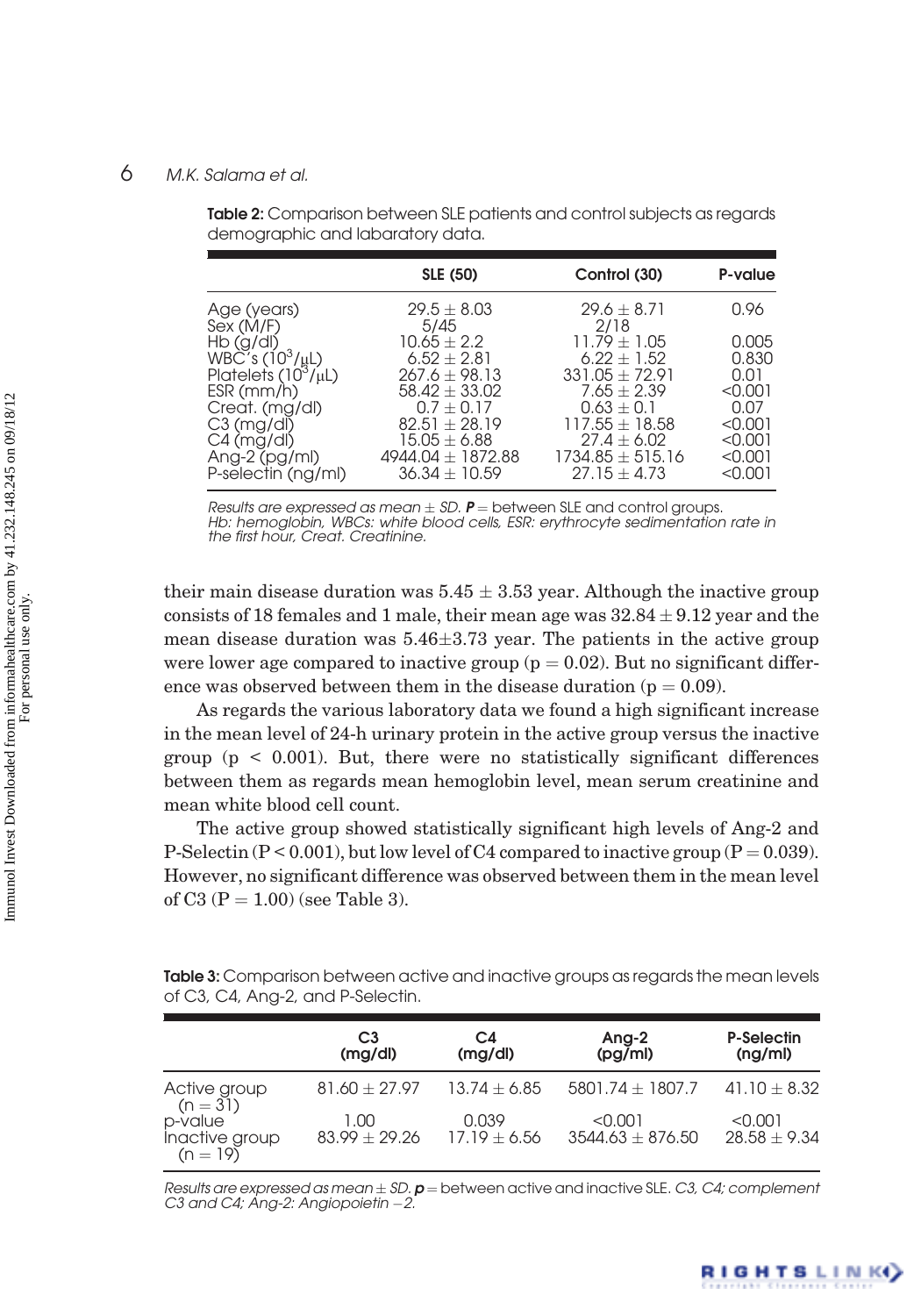# Angiopoietin-2 in Patients of SLE 7

RIGHTS LINK()

Regarding the correlations of plasma levels of Ang-2 and P-Selectin with some clinical and laboratory data in SLE patients. There were significant negative correlations between Ang-2 and each of C3 ( $r = -0.37$ ,  $p = 0.01$ ), and C4  $(r = -0.56, p \le 0.001)$ . There were significant positive correlations between Ang-2 and each of the following; P-Selectin ( $r = 0.90$ ,  $p < 0.001$ ), SLEDAI ( $r = 0.86$ ,  $p \le 0.001$ , 24 h urinary proteins ( $r = 0.61$ ,  $p \le 0.001$ ), and ESR ( $r = 0.95$ ,  $p =$ 0.001). Significant positive correlations were seen also between P-Selectin and 24 h urinary proteins (r = 0.51, p < 0.001), ESR (r = 0.53, p < 0.001), Ang-2 (r = 0.9,  $p \leq 0.001$  and SLEDAI ( $r = 0.74$ ,  $p \leq 0.001$ ). Significant negative correlations were seen between P-Selectin and C3 ( $r = -0.31$ ,  $p = 0.03$ ), C4 ( $r = -0.48$ , p < 0.001). Non significant correlations were seen between each of Ang-2 and P-Selectin with age, disease duration, Hb, WBCs, platelet, and creatinine (Table 4).

We used a multivariate regression analysis to prove that Ang-2 is a significant independent marker for proteinuria ( $p = 0.002$ , Coefficient  $\beta = 0.58$ ), yet C3 showed less significant value ( $p = 0.013$ , Coefficient  $\beta = -0.3$ ). P-selectin and C4 are non-significant markers for proteinuria ( $p = 0.47$ , coefficient  $\beta = -0.13$ , p = 0.29, Coefficient  $\beta = -0.12$ , respectively).

To roughly estimate the potential use of Ang-2 and P- Selectin as markers for disease activity compared to the traditional markers as C3 and C4, we calculated ROC curves to identify different cut-off values for Ang-2, P-Selectin, C3 and C4 that discriminate between patients with active SLE and patients with inactive SLE. The area under the curve (AUC) of Ang-2 was 0.87 (95% CI, p < 0.001).A calculated Ang-2 cut-off value of 3766 pg/ml resulted in 93% sensitivity and 63% specificity in discriminating active from inactive SLE. The AUC of P-Selectin was 0.83 (95% CI, P < 0.001, its cut off value was 29 ng/ml resulted

|                                                                                                                                                                                                                                                            | Ang-2 $(pg/ml)$                                                                                                    |                                                                                                             | P-Selectin (ng/ml)                                                                                           |                                                                                                             |
|------------------------------------------------------------------------------------------------------------------------------------------------------------------------------------------------------------------------------------------------------------|--------------------------------------------------------------------------------------------------------------------|-------------------------------------------------------------------------------------------------------------|--------------------------------------------------------------------------------------------------------------|-------------------------------------------------------------------------------------------------------------|
|                                                                                                                                                                                                                                                            | R                                                                                                                  | P                                                                                                           | R                                                                                                            | P                                                                                                           |
| Age (years)<br>Dis. Dur. (years)<br>24-h urine pt. (g /L/24 h)<br>Hb (g/dl)<br>$WB\check{C}'s(10^3/\mu L)$<br>Platelets $(10^3/\mu L)$<br>ESR (mm/h)<br>Creat. (mg/dl)<br>C3 (mg/dl)<br>C4 (mg/dl)<br>Ang-2 (pg/ml)<br>P-Selectin (ng/ml)<br><b>SLEDAI</b> | $-0.17$<br>$-0.04$<br>0.61<br>$-0.26$<br>$-0.28$<br>$-0.1$<br>0.59<br>$-0.04$<br>$-0.37$<br>$-0.56$<br>0.9<br>0.86 | 0.23<br>0.77<br>< 0.001<br>0.06<br>0.05<br>0.47<br>< 0.001<br>0.76<br>0.01<br>< 0.001<br>< 0.001<br>< 0.001 | $-0.27$<br>0.04<br>0.51<br>$-0.17$<br>$-0.2$<br>$-0.05$<br>0.53<br>0.03<br>$-0.31$<br>$-0.48$<br>0.9<br>0.74 | 0.06<br>0.78<br>< 0.001<br>0.23<br>0.15<br>0.72<br>< 0.001<br>0.81<br>0.03<br>< 0.001<br>< 0.001<br>< 0.001 |

Table 4: Correlations of plasma levels of Angiopoietin-2 and P-Selectin with some clinical and laboratory data in SLE patients.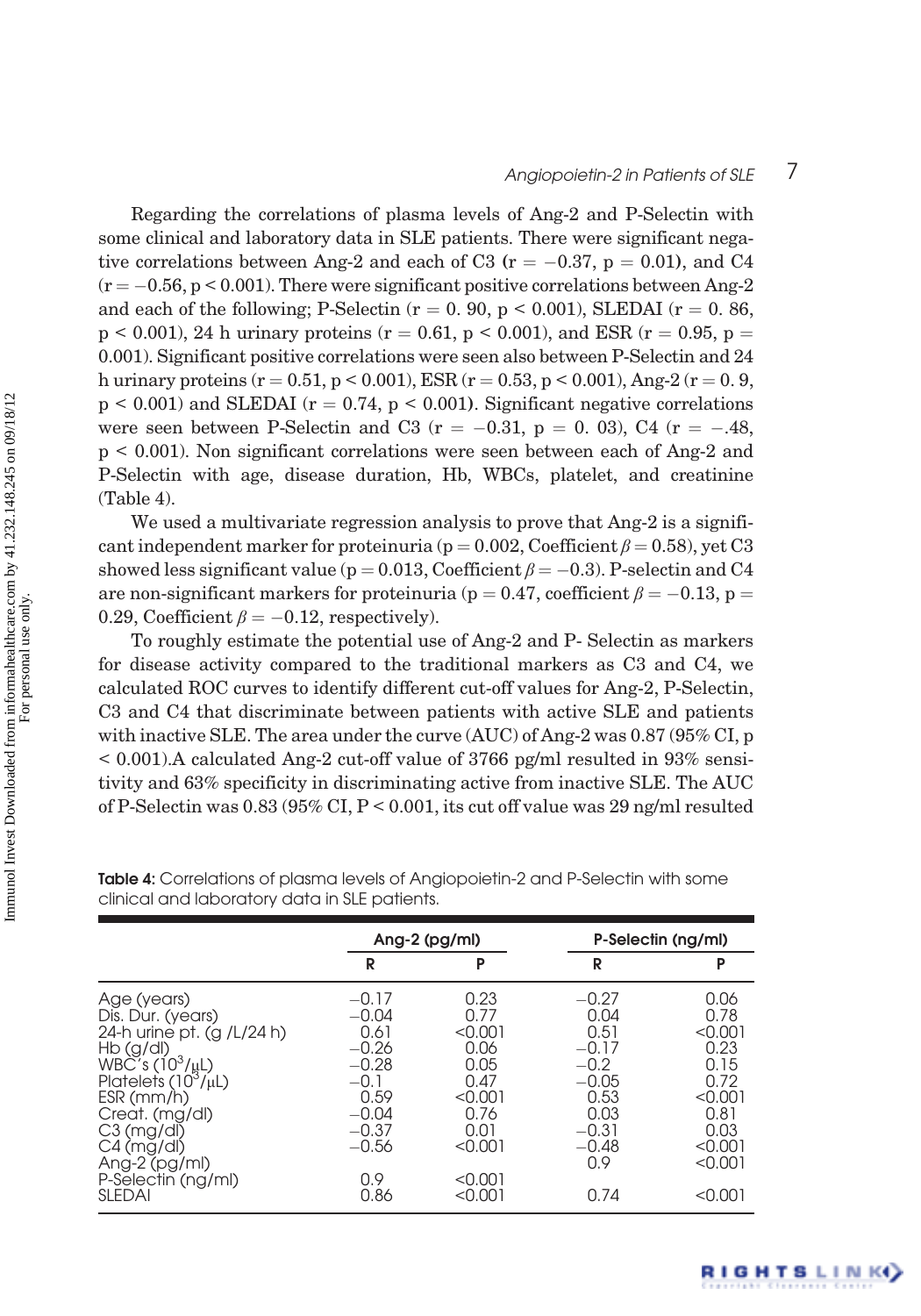Table 5: Receiver operating characteristic curves (ROC) of the plasma C3, C4, Ang-2 and P-Selectin.

| Variable(s)                                                                    | Cut-off<br>value                | Sensitivity<br>(%)       | <b>Specificity</b><br>(%) | Area under the<br>curve          | p-value                             |
|--------------------------------------------------------------------------------|---------------------------------|--------------------------|---------------------------|----------------------------------|-------------------------------------|
| C3(mg/dl)<br>$C4 \text{ (mg/dl)}$<br>Ang- $2$ (pg/ml)<br>P-Selectin<br>(ng/ml) | $<$ 97.60<br>19<br>>3766<br>>29 | 74%<br>71%<br>93%<br>96% | 57%<br>47%<br>63%<br>57%  | 0.599<br>0.675<br>0.878<br>0.837 | 0.242<br>0.04<br>< 0.001<br>< 0.001 |

in 96% sensitivity and 57% specificity. In this regard, Ang-2 and P-Selectin outperformed the discriminatory ability of C3 (AUC 0.59, $p = 0.24$ ) and C4 (AUC 0.67,  $p = 0.04$ ). (Table 5, Figures 1 and 2).

## **DISCUSSION**

Systemic lupus erythematosus is a chronic inflammatory autoimmune disease of unknown etiology, with variable manifestations, course and prognosis (Gladman et al., 1999). The activational state of the endothelial layer is a major determinate for the initiation, localisation, extent and propagation of inflammatory damage (Fiedler and Augustin, 2006). Angiopoietin (Ang-2) has



Figure 1: Receiver operating characteristic curves of Ang-2 and P-Selectin.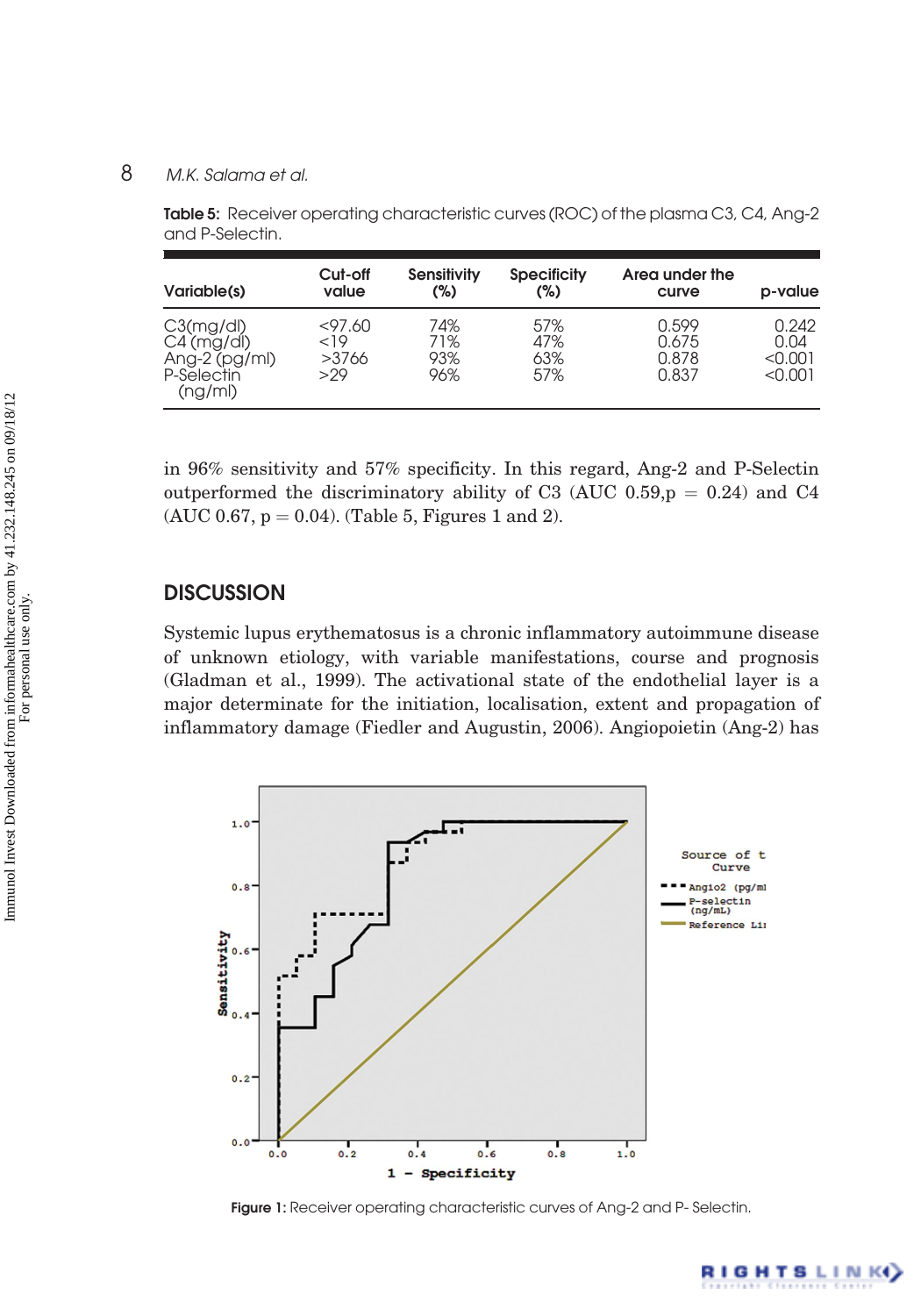RIGHTSLINK()



Figure 2: Receiver operating characteristic curves of C3 and C4.

emerged as a key mediator of endothelial cell activation (Fiedler et al., 2006). Binding of Ang-2 disrupts protective Ang-1/Tie2 signalling and facilitates endothelial inflammation, also it could modulate proinflammatory activities, namely P-selectin translocation, in endothelial cells (EC) (Parikh et al., 2006).

This work aimed at studying the possible role of Ang-2 as an inflammatory and angiogenic mediator in the pathogenesis of SLE and its correlation with the state of another inflammatory marker, P-selectin as well as various markers of disease activity.

In the present study we found that, the mean Ang -2 level was significantly higher in SLE patients than control. Also the mean Ang-2 level was significantly higher in active SLE group than inactive group. This agrees with Kumpers et al. 2009 and El-Banawy et al. (2011).

Ang-2 levels in patients with inactive SLE were still elevated compared to healthy controls. This finding implies that endothelial activation is not restricted to disease activity and represents an ongoing process during remission. Disruption of Ang-1/Tie2 signaling by excessive Ang-2 is a potential key mechanism that contributes to endothelial activation in patients with SLE (Fiedler et al., 2006). This agrees with the study of El-Banawy et al. (2011), which reported that Ang-2 can reflect the extent of endothelial activation and may be used as a biomarker of both disease activity and renal involvement in SLE (El-Banawy et al., 2011).

Accordingly, Ang-2 deficient mice did not exhibit any inflammatory response upon toxic or bacterial-induced peritonitis. Precise dissection of the underlying mechanism was reported by Fiedler and his colleagues in 2006 that Ang-2 does not primarily affect endothelial cell inflammation itself, but facilitates endothelial activation and subsequent leukocyte transmigration in the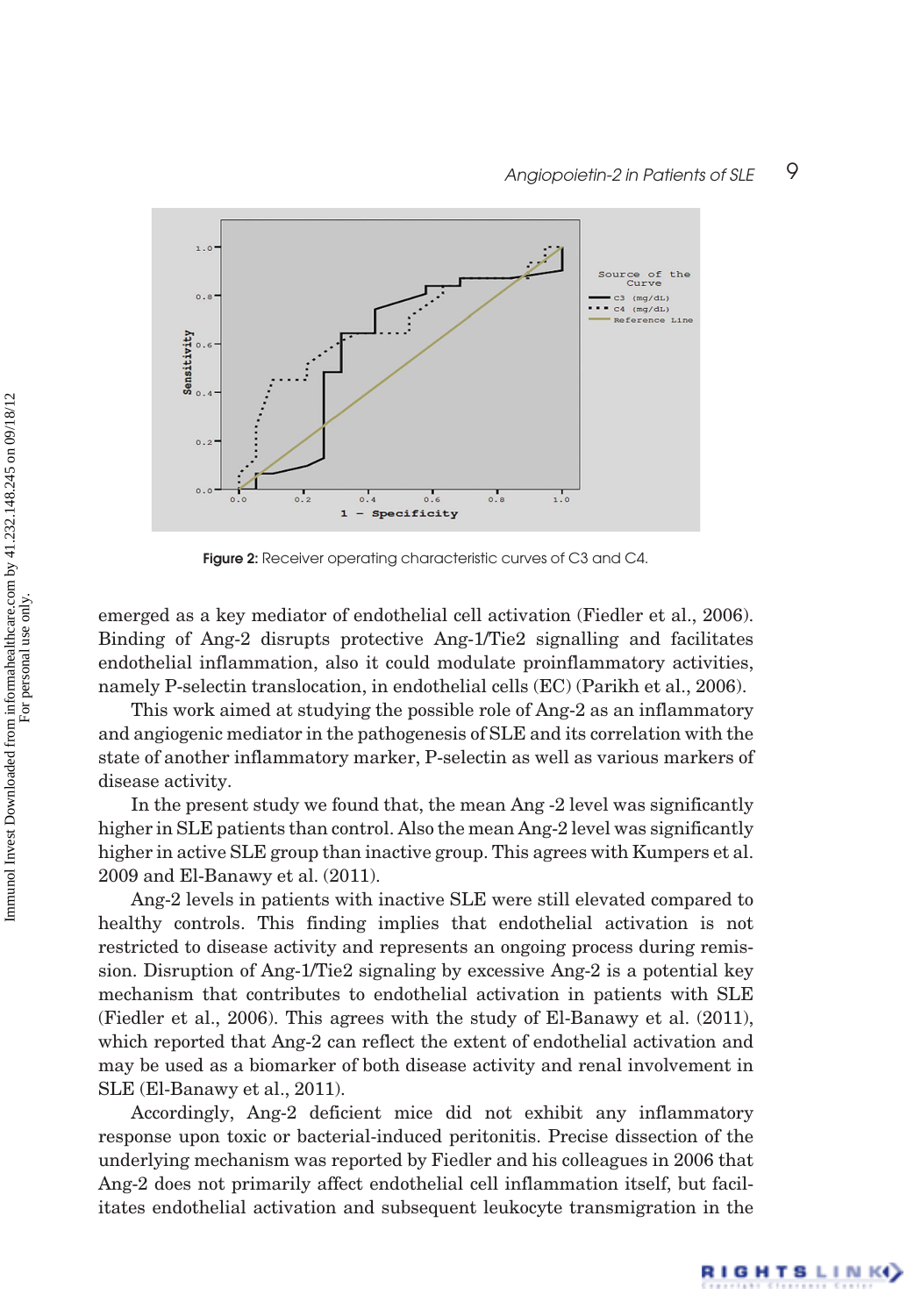presence of  $TNF\alpha$  (Fiedler et al., 2006), and various other inflammatory stimuli as P–Selectin (Lemieux et al., 2005). Also, we found, a significant positive correlation between Ang-2 and SLEDAI score in all SLE patients (group I and II)  $(r = 0.86, p < 0.001)$ . A similar finding was found by Kumpers et al. (2009) and El-Banawy et al. (2011), who found a strong positive correlation between Ang-2 level and SLEDAI score.

They suggested that endothelial activation in SLE represents an Ang-2 dependent process; the amount of Ang-2 within the circulation should reflect the extent of activated endothelial surface.

A significant negative correlation was found between Ang-2 and C3, C4 ( $r =$  $-0.37$ ,  $p = 0.01$ ,  $r = -0.56$ ,  $p < 0.001$ , respectively) in all SLE patients which also correlates with the results of Kumpers et al. (2009). This might be explained by consumption of the complement during the process of formation and fixation of immune complexes.

A significant positive correlation was found between Ang-2 and 24-h urine protein in SLE patients mainly in the active group  $(p < 0.001)$  and by a multivariate regression analysis we proved that Ang-2 was a significant independent marker for proteinuria (p = 0.002, Coefficient  $\beta = 0.58$ ), these findings coincide with the results of Kumpers and colleagues in 2009[20], who found that Ang-2 level was up regulated in glomeruli of patients with lupus nephritis, also agree with the results of El- Banawy et al. (2011), who found that Ang-2 level was significantly higher in patients with lupus nephritis than in patients without nephritis and Ang-2 was significantly positively correlated with 24 hours urinary protein (El-Banawy et al., 2011).

These findings are in line with increased glomerular expression of Ang-2 in preclinical models of glomerulonephritis (Lu et al., 2006). So, the current study proved that there was a close relation between circulating Ang-2 level and vascular barrier function, presented by the proteinuria as a marker for glomerular endothelial permeability. Davies and his colleagues in 2007, demonstrated that inducible glomerular Ang-2 overexpression in mice causes proteinuria and glomerular endothelial cell apoptosis indicating that Ang-2 has the capacity to modify glomerular permselectivity.

The authors provide evidence that the slit diaphragm protein nephrin, an essential component of the glomerular permselectivity barrier, is downregulated in angiopoietin-2– overexpressing mice (Davis et al., 2007). As such, Ang-2 is a candidate growth factor that might play a role in destabilizing glomerular endothelium, causing a breakdown of glomerular permselectivity in proteinuric renal diseases.

In the present study, the strong correlation between plasma level of Ang-2 and P Selectin particularly in the group of active SLE patients could reveal that Ang-2 does not primarily affect endothelial cell inflammation by itself but facilitates endothelial activation and subsequent leucocyte transmigration in the presence of various inflammatory stimuli as P-Selectin.

RIGHTS LINK()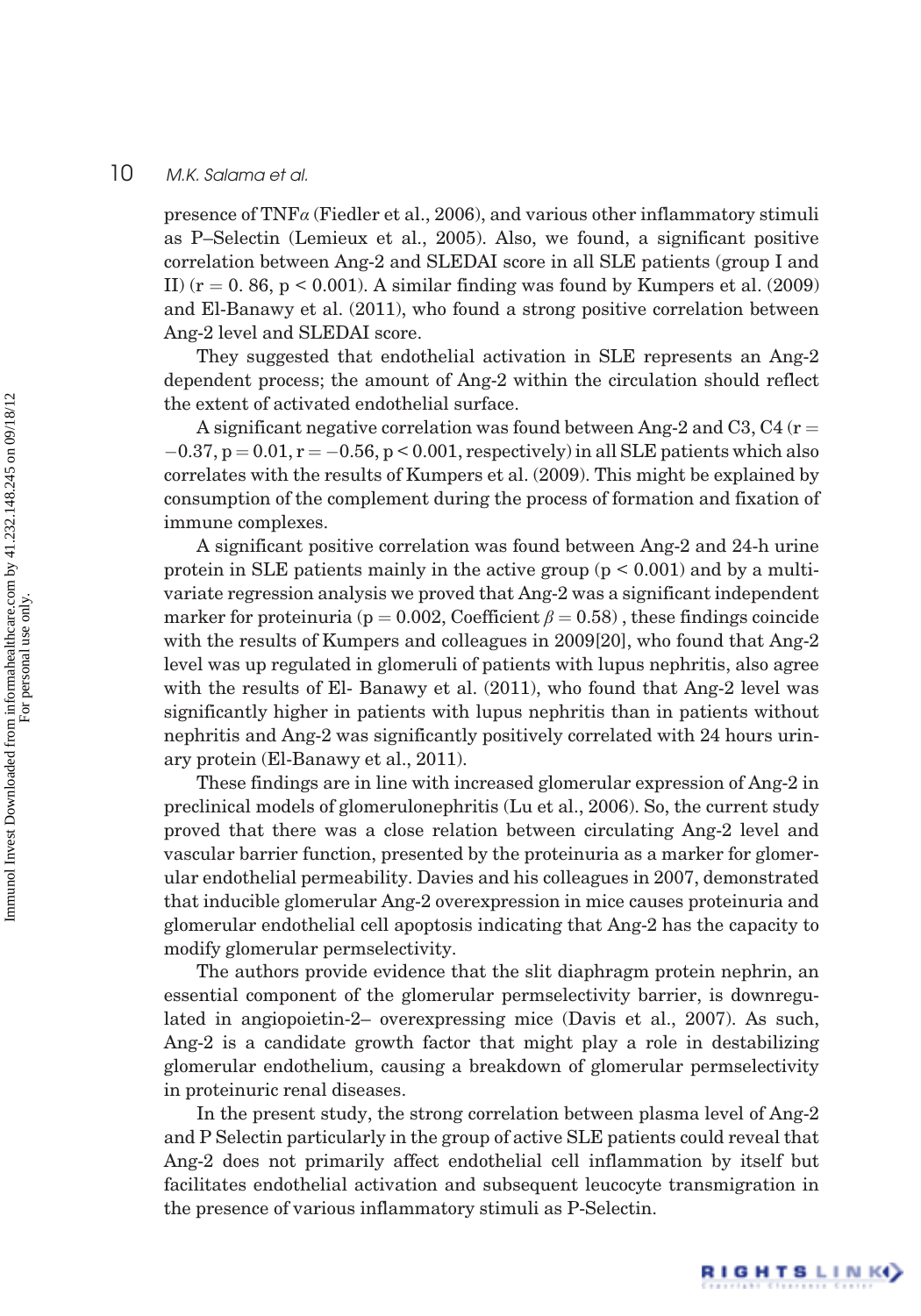In our study, Ang-2 and P-Selectin showed a high sensitivity and specificity in the patients with SLE. Our study also suggests that Ang-2 may be a more useful marker than P-Selectin and the traditional markers, C3 and C4 in the assessment of disease activity. Thus, we support other groups of researchers; Kumpers et al. (2009) and El-Banawy et al. (2011), who have suggested that Ang-2 should be introduced into routine work-up in the follow-up of SLE.

Declaration of Interest: The authors report no conflicts of interest. The authors alone are responsible for the content and writing of the paper.

#### **REFERENCES**

- Aird, W.C. (2005). Spatial and temporal dynamics of the endothelium. J. Thromb Haemost. 3:392–406.
- Belmont, H.M., Abramson, S.B., Lie, J.T. (1996). Pathology and pathogenesis of vascular injury in systemic lupus erythematosus. Interactions of inflammatory cells and activated endothelium. Arthritis Rheum. 39:9–22.
- Bogdanovic, E., Nguyen, V.P., Dumont, D.J. (2006). Activation of Tie2 by angiopoietin-1 and angiopoietin-2 results in their release and receptor internalization. J. Cell Sci. 119: 3551–3560.
- Bonfanti, R., Furie, B.C., Furie, B., Wagner, D.D. (1989). PADGEM (GMP140) is a component of Weibel-Palade bodies of human endothelial cells. Blood 73: 1109–1112.
- Brkovic, A., Pelletier, M., Girard, D., Sirois, M.G. (2007). Angiopoietin chemotactic activities on neutrophils are regulated by PI-3K activation. J. Leukoc. Biol. 81:1093–1101.
- Chen, M., Geng, J.G. (2006). P-selectin mediates adhesion of leukocytes, platelets, and cancer cells in inflammation, thrombosis, and cancer growth and metastasis. Arch. Immunol. Ther. Exp. (Warsz); 54:75–84.
- Davis, B., Dei, C.A., Long, D.A., et al. (2007). Podocyte-specific expression of angiopoietin-2 causes proteinuria and apoptosis of glomerular endothelia. J. Am. Soc. Nephrol. 18:2320–2329.
- El-Banawy, H.S., Gaber, E.W., Maharem, D.A., Matrawy, K.A. (2011). Angiopoietin-2, endothelial dysfunction and renal involvement in patients with systemic lupus erythematosus. J. Nephrol. 23:0. doi: 10.5301/jn.5000030. [Epub ahead of print]
- Fiedler, U., Augustin, H.G. (2006). Angiopoietins: a link between angiogenesis and inflammation. Trends Immunol. 27:552–558.
- Fiedler, U., Reiss, Y., Scharpfenecker, M., et al. (2006). Angiopoietin-2 sensitizes endothelial cells to TNF-alpha and has a crucial role in the induction of inflammation. Nat. Med. 12:235–239.
- Gladman, D., Dafna, D., Dominique, I., Murray, B.U. (2002). Systemic Lupus Erythematosus Disease Activity Index 2000. J. Rheumatol. 29:288–291.
- Gladman, D., Klippel, J., Liang, M., et al. (1999). Guidelines for referral and management of SLE in adults. Arthritis Rheum. 42(9):1785.
- Harfouche, R., Gratton, J.P., Yancopoulos, G.D., Noseda, M., Karsan, A., Hussain, S.N. (2003). Angiopoietin-1 activates both anti- and proapoptotic mitogen-activated protein kinases. FASEB J. 17:1523–1525.